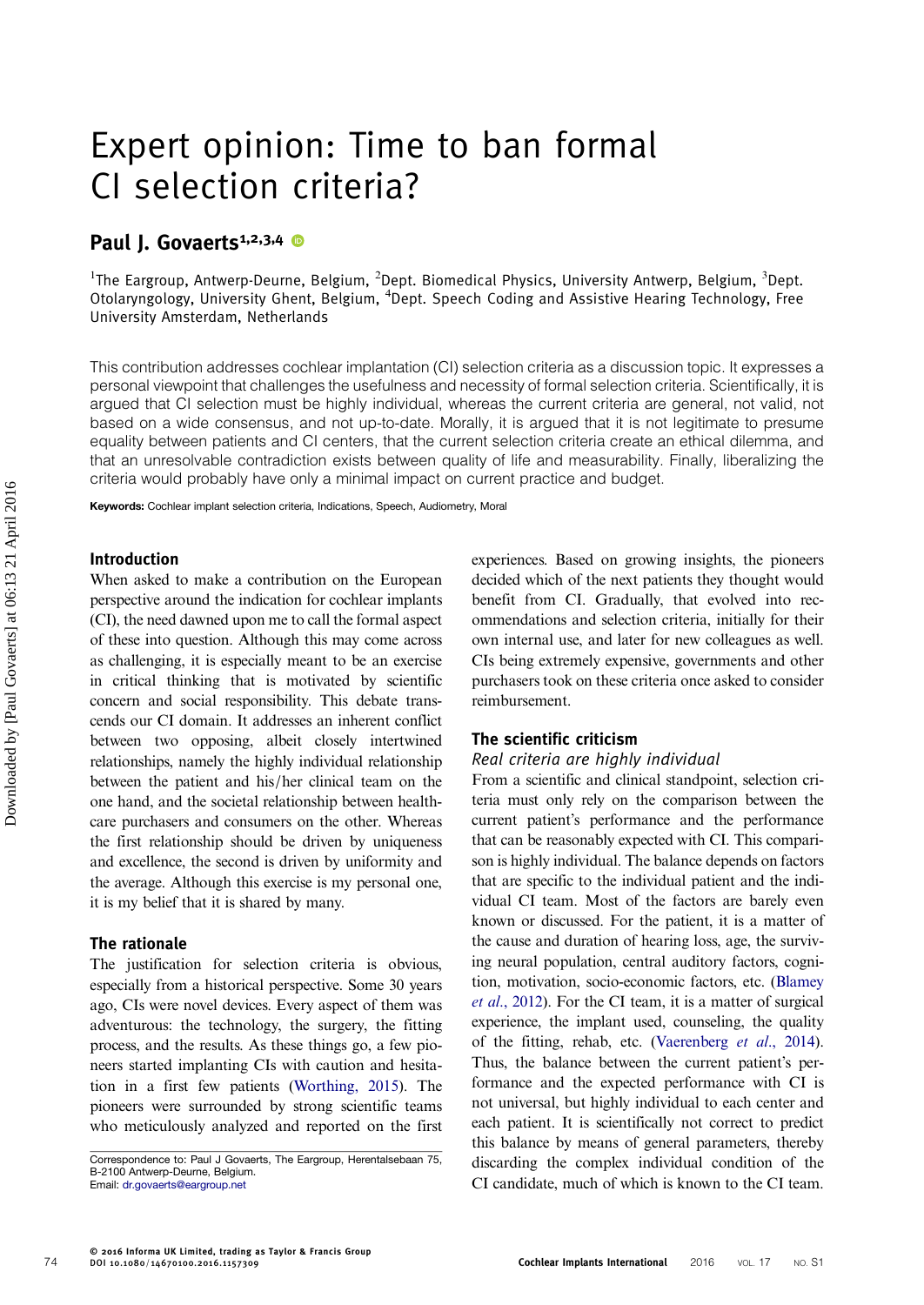#### <span id="page-1-0"></span>The current criteria are invalid

All the criteria currently used are based on two measures: (1) sound field audiometry and (2) speech audiometry. Neither is valid in evaluating the cochlear function. The cochlea is a receptor whose electrophysiological function is well known. In general, a receptor is responsible for the coding of its particular signal, which in this case is sound. Before anything else, the receptor must detect the sound and convert it to an electrical signal, but what is most important is that two different sounds give rise to two different electrical patterns. The composition of sound is determined by three physical parameters: intensity, spectral content, and temporal properties. Thus, the cochlea is responsible for encoding these three parameters such that even the smallest differences are discernible. Speech recognition is not the responsibility of the cochlea. Good speech-intelligibility of course requires good functioning of the cochlea, but that is merely a precondition. There are numerous additional factors that determine the quality of speech understanding. It is quite remarkable that after 30 years, we still only use a test of detection (audiometry) and a speech-intelligibility test (speech audiometry) to consider whether CI is appropriate in an individual patient or to evaluate the outcome of CI. And this while ample other psychophysical tests exist to evaluate the cochlea's capacity for encoding loudness, spectral and temporal content, but these are almost never used in the context of CI selection or CI outcome assessments.

# The current criteria are not based on wide consensus

Whereas sound field audiometry comes with universal standards, this is not at all the case for speech audiometry. The results of speech audiometry not only depend on multiple patient-related factors, but also on the type of speech material and the test methods used. In the Anglo-Saxon world, monosyllabic CVC words are the standard. There are many languages however where very few such words exist, in which case disyllabic or multisyllabic words are used. Moreover, the speech lists used are never checked for their phonetic or phonological representativeness for the language, nor for their lexical representativeness, nor for their morphosyntactic complexity, etc. Even the presentation levels are not universal, because there are regions where the lists are distributed on CD with proper calibration, and there are more centers where the lists are simply recited live by the audiologist. Also, there are countries where presentation levels are expressed in dBSPL, whereas that is done in dBHL elsewhere, and even the definition of dBHL is subject to regional differences. In short, a speech audiometric score of 40% at 65 dB on a

French FOURNIER list does not correspond at all to 40% on an English ARTHUR BOOTHROYD list. As a result, preoperative audiometry and speech audiometry are very poor predictors of CI outcome [\(Lazard](#page-3-0) et al[., 2012](#page-3-0)).

#### The current criteria are not up-to-date

As with any medical technique, CI is subject to continuous evolution and improvements in all aspects. The technology of the implants changes constantly, the electrodes change, and there is constant evolution of the front-end processing, surgical techniques, fitting and rehabilitation, etc. Moreover, all the centers follow a learning curve and, thus, get better over time. For this reason, the average results now are systematically better than 5 or 10 years ago (Fig. [1](#page-2-0)). Current criteria, however, are based on statistical analyses from many years ago, and it is not feasible to keep updating these all the time. By adhering to outdated criteria, we are systematically denying access to better hearing to a significant number of patients.

## The moral criticism

# It is unjust to presume equality

Adhering to strict criteria, especially when they represent cochlear performance in a simplified and invalid way, does no justice to the diversity inherent in medical practice. No two patients are the same, and neither are two surgeons nor two fitting centers, etc. It is both the art and the duty of the medical profession to care for the most individual needs of the patient. It must take into account the complex and holistic individuality of the patient along with the respective capacities of the doctor and his/her team. Selection criteria can be useful, e.g. for training, guidance, and also when introducing new techniques. However, they have no right to exist if they are used to deny the rich diversity of people while serving mostly administrative or financial interests.

#### Selection criteria create a moral dilemma

Selection criteria determine which patients may or may not get access to CI. Every CI center regularly sees hearing-impaired patients for whom they are deeply and honestly convinced that a CI would improve hearing substantially. It would allow them to hold conversations easier, be socially stronger, and have better opportunities in their academic career or on the job market. When these people fail to meet the current CI selection criteria based on averages, the treating physician is faced with the impossible dilemma between his moral obligation to provide all possible care to the patient seeking help, and the bureaucratic restrictions arising from the criteria. In the past, access to CI has all too often and unjustifiably been denied to a proportion of hearing impaired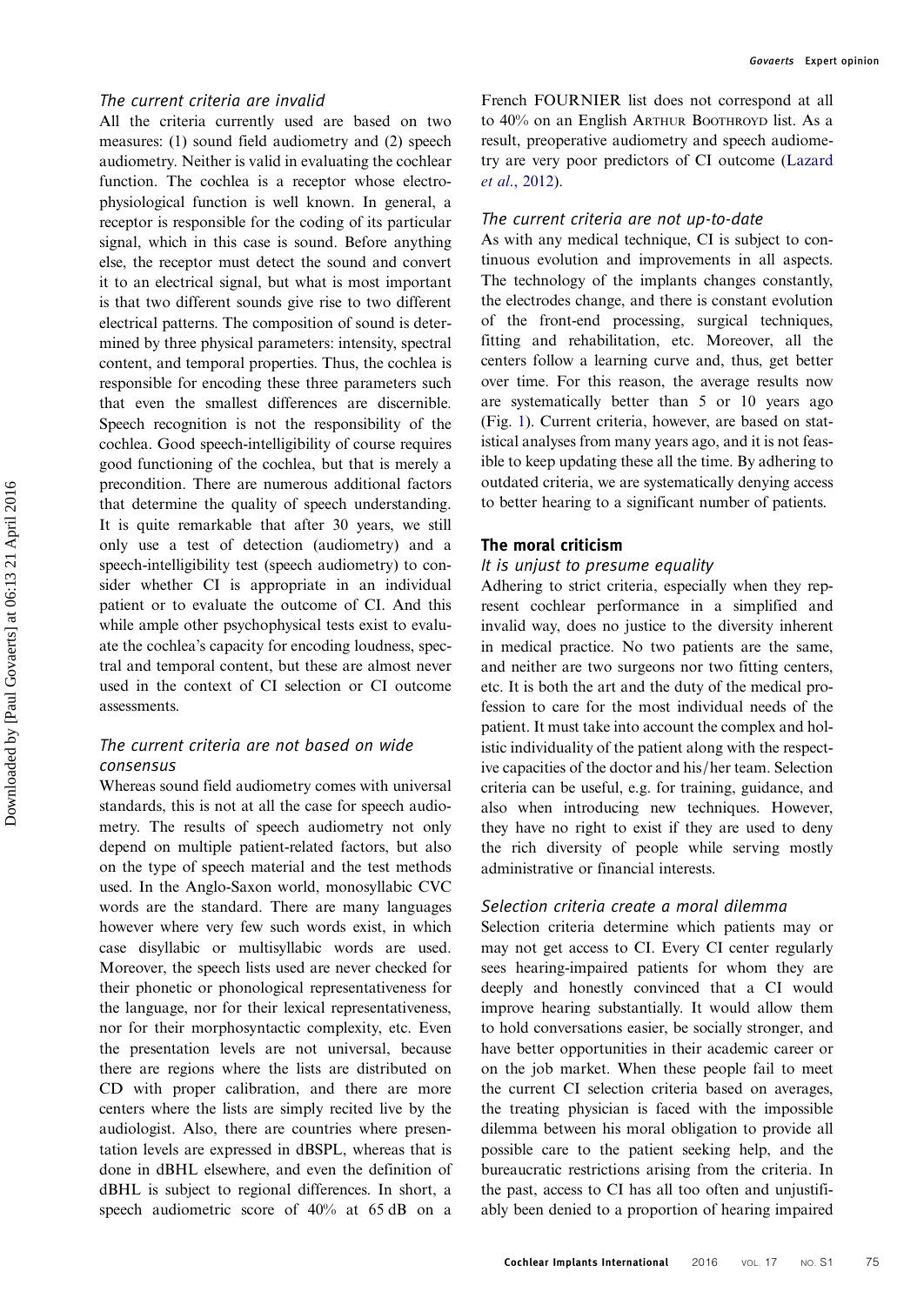<span id="page-2-0"></span>

Figure 1 The median phoneme scores on speech audiometry (Flemish NVA lists) in 56 otherwise unselected deaf-born children who received an implant before the age of 3 years. Half of the children were implanted in 2002 or before, the other half after 2002. In all children the test was performed at the age of 10 years (range 8–12 years). The figure shows a marked difference between the early and the more recently implanted group of children.

people. Among the many examples, perhaps the most poignant is the baby with congenital deafness. While the body of evidence was present for years and constantly growing, there are entire cohorts of babies who did not receive a CI at the necessary early age because of the administrative criteria of many countries. For the rest of their lives these children are doomed to a disability that is much greater than what should have been.

#### The philosophical perversion of Quality of Life

The term 'Quality of Life' made its way into the financial context of medical assessments several years ago. Although everyone involved in this domain is obviously concerned about quality of life, there is an absolute contradiction in the measurability of that quality. In the ancient Socratic philosophy, the terms quality and quantity were consistently used to distinguish between what is measurable and what is not. Quality is precisely what is not measurable, this lies in the definition of that word. That certainly does not preclude the fact that quality can vary greatly in scale, or that we can get a sense of magnitude associated with quality; but it does mean that it is wrong to express that magnitude in measurable figures. In doing so, well-meaning people can create scientific artifacts that give the illusion of measurability and size. A clinician is more than just an academic. He is certainly a scientist who measures and weighs, analyzes and seeks out evidence. But he is also a caregiver who observes and feels, who has a sense of appreciation and seeks quality.

## What if we banned formal criteria?

As much of a blasphemy as it seems, what would the CI domain look like if, after 30 years of strictness, we quit using formal selection criteria? In these 30 years, we have evolved from curious adventurers to mature, experienced experts. We know the subtleties of our patients, of technology, and our own capabilities, and we have the insight to realize that excellence lies in the unique and not in the average. Our expectations of CI have become realistic and if we continue to explore its boundaries out of curiosity and a healthy drive to make progress, then we do so cautiously, in open conversation with our peers and in consultation with our non-naive patients who critically and deliberately entrust their fate to our care. I think that we are now able to handle that level of freedom and that we must begin to demand that freedom from a scientific and moral standpoint. We can do this in respect of the financial constraints that are imposed on healthcare purchasers, because it is unlikely that the proposed liberalization of criteria will lead to an explosion of the indications. For instance, in Belgium, the number of CIs being implanted annually has been stable for many years, despite the fact that the criteria have been relaxed in a stepwise fashion (unpublished Belgium National Health Care figures). However, even if the numbers of implantations would increase, this would be scientifically and morally justified; and it is not us, but rather the healthcare purchaser and society who must decide whether that is also financially justified.

#### Disclaimer statements

Contributors None.

Funding None.

Conflicts of interest None.

Ethics approval None.

#### ORCID

Paul Govaerts **<http://orcid.org/0000-0002-9519-9002>**